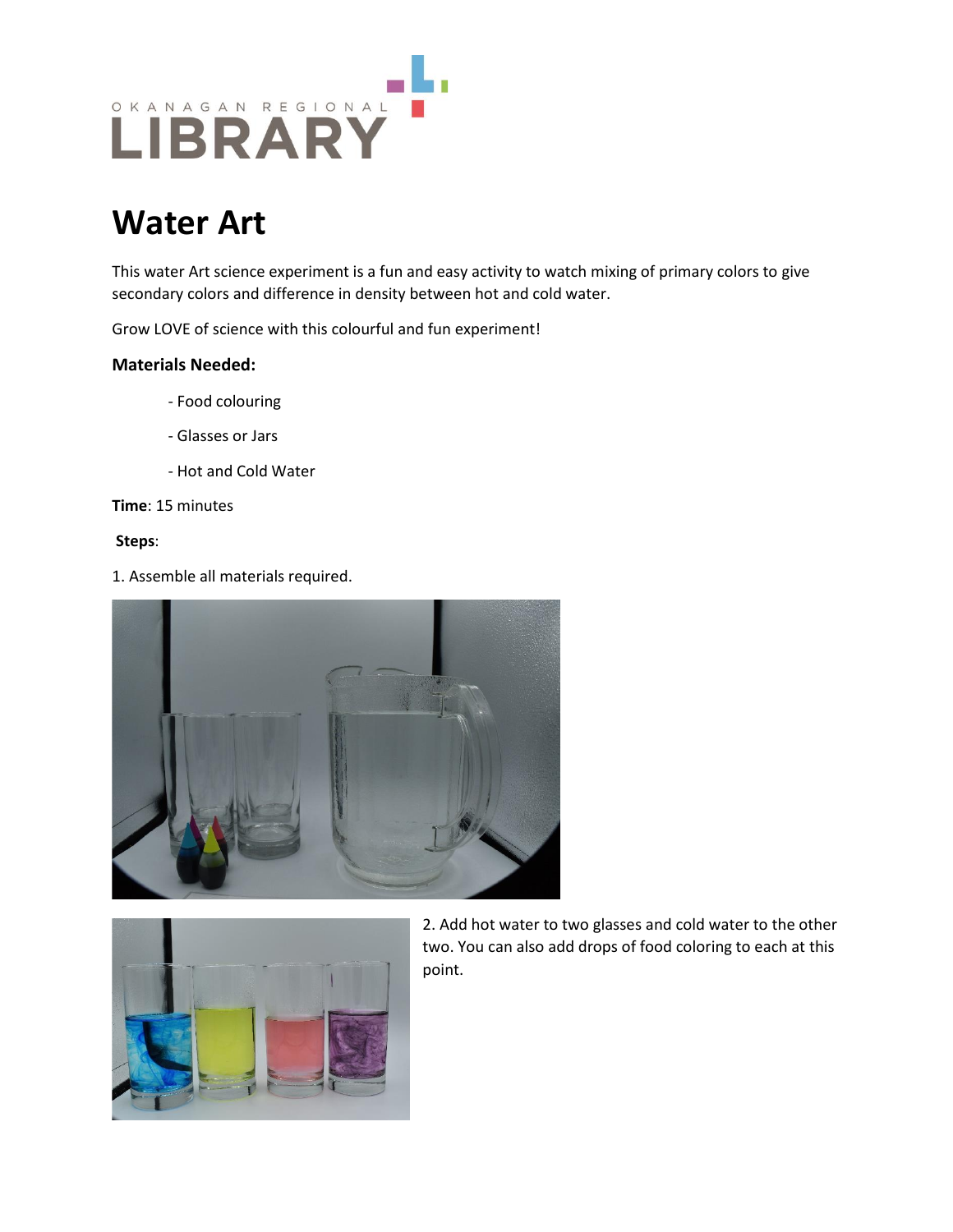

Notice how the food coloring added to hot water mixes quicker than the one added to cold water.



This is happening because in the hot water the molecules are moving around faster.



Hot water  $(a)$ 



Cold water  $(b)$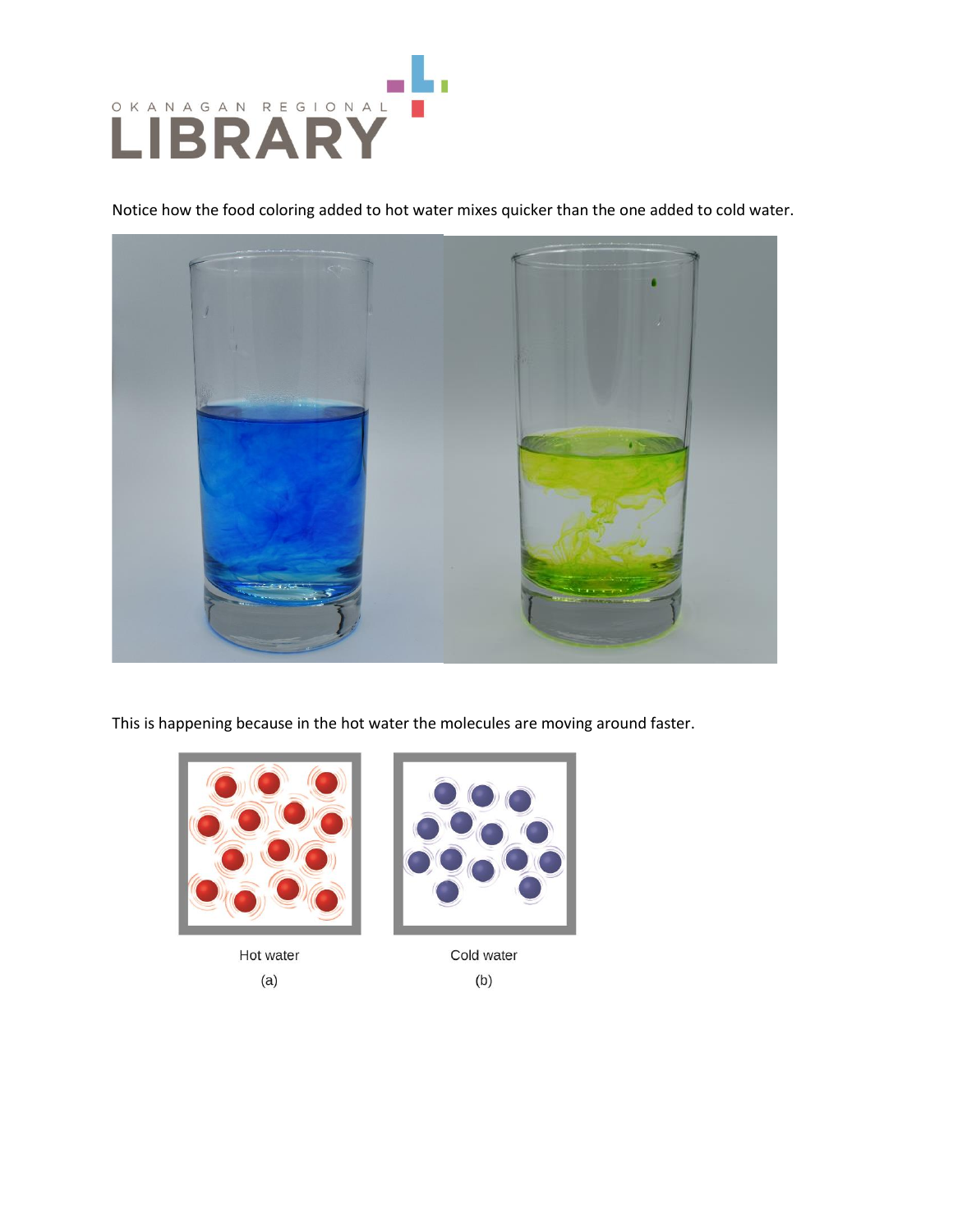

3. Now we get to the fun part. Try mixing different colors with each other.

You can notice how the primary colors – Red, Blue and Yellow when mixed forms the secondary colors like Green, Orange and Purple.



Try mixing the color back and see if they give the first color. See if there's a difference when you add hot water to cold water and other way round.

**Color Wheel YELLOW PRIMARY** primary YELLOW **YELLOW GREEN YELLOW ORANGE RED BLUE** tertiary tertiary **GREEN** ORANGE **SECONDARY** ORANGE<br>VIOLET RED ORANGE **BLUE GREEN** GREEN tertiary tertiary **BLUE RED TERTIARY** prima primary YELLOW ORANGE RED ORANGE **BLUE VIOLET RED VIOLET** RED VIOLET **BLUE VIOLET** tertiary tertiary BLUE GREEN **VIOLET** secondary YELLOW GREEN

Use the color wheel below to understand it more.